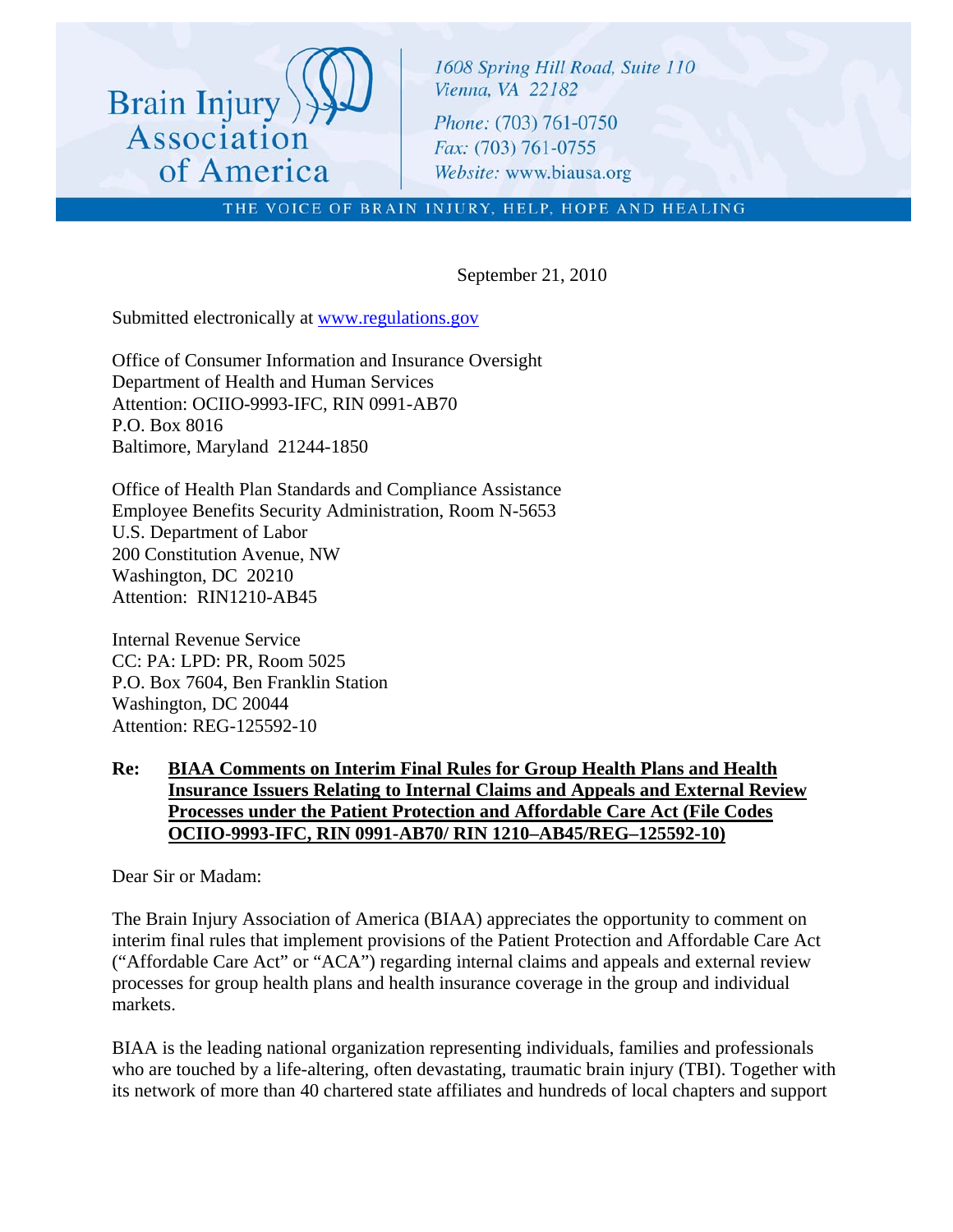groups across the country, the BIAA provides information, education and support to assist the 1.7 million Americans who sustain a TBI each year. BIAA's national network seeks to improve the accessibility, quality, effectiveness and efficiency of patient care.

# **A. Provisions of the Interim Final Rule BIAA Strongly Supports**

We applaud the issuance of the interim final rules issued by the Departments of Health and Human Services, Labor, and Treasury (collectively the Departments) because their promulgation is an important step forward in creating a fair and uniform appeals process that guarantees internal review as well as an external review by an *independent* entity that is *binding* on a plan or issuer.

In addition to a guarantee of external review, we strongly support the following specific provisions regarding *internal* claims and appeals procedures:

- (1) The internal claims and appeals processes of plans and issuers must provide for full and fair review of adverse benefit determinations including rescissions of health care policies;
- (2) In the case of urgent care claims, plans and issuers must notify a claimant of a benefit determination (whether adverse or not) as soon as possible but not later than 24 hours;
- (3) A plan or issuer must provide a claimant, free of charge, with any new or additional information or rationale regarding a claim as soon as possible and sufficiently in advance of a final adverse benefit determination;
- (4) Plans and issuers must avoid conflicts of interest by ensuring that all claims and appeals are adjudicated in a manner designed to ensure the independence and impartiality of the persons involved in making the decision;
- (5) Plans and issuers must provide notice to enrollees in a culturally and linguistically appropriate manner (this is also applicable to external review);
- (6) The failure of plans and issuers to "strictly adhere" to all the requirements of internal claims and appeals processes with respect to a claim will allow a claimant to seek external review including judicial review if necessary; and
- (7) Individuals in urgent care situations and individuals receiving an ongoing course of treatment may proceed with expedited external review at the same time the internal appeals process is pursued.

## **B. Recommendations to Improve the Interim Final Rule**

We provide the following comments so that the Departments can strengthen the interim final rules, particularly with respect to the external review process.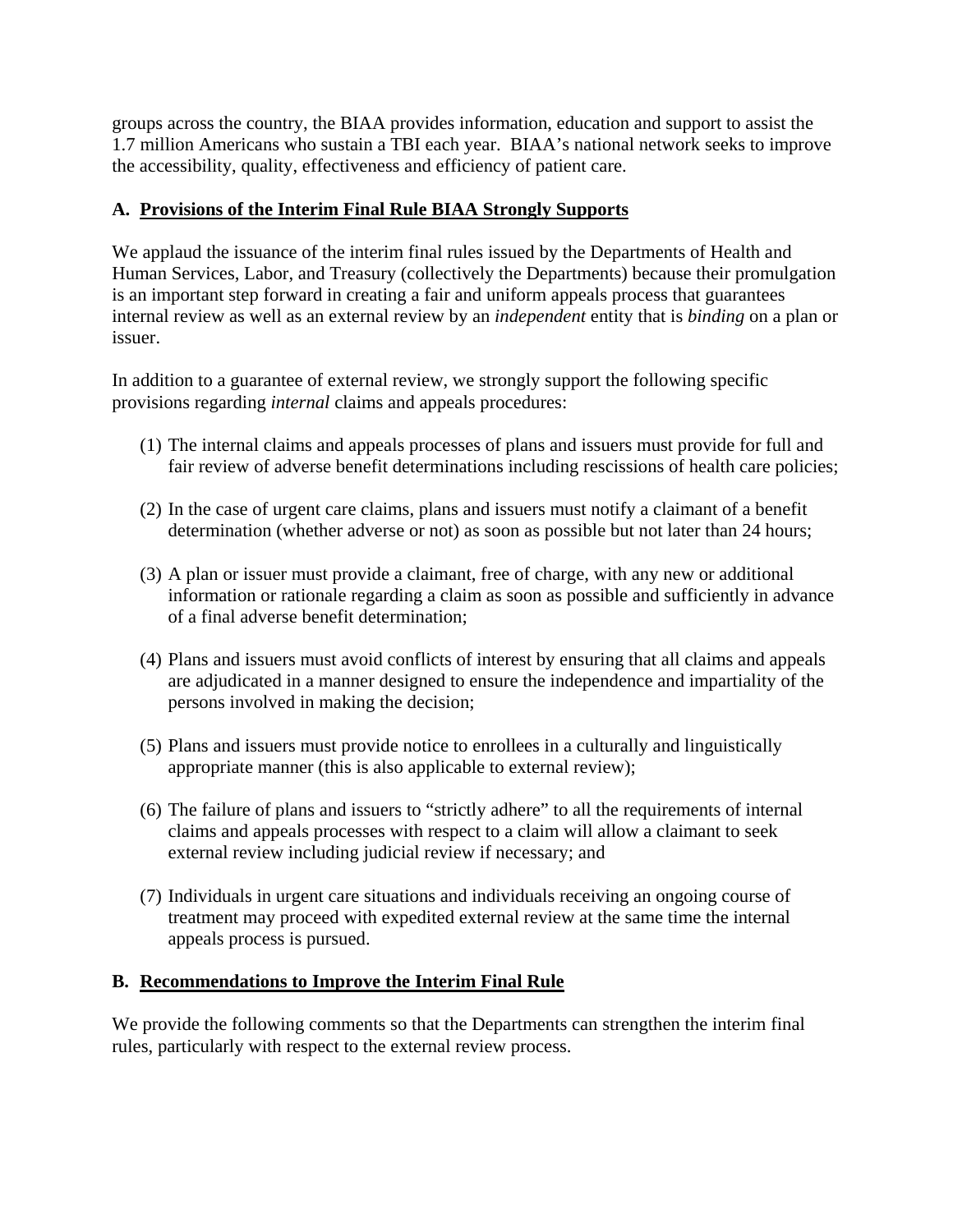## (1) *The Scope of External Review Should Include Review of Rescissions and Denials of Insurance Coverage Based on Eligibility*

The scope of external review should be consistent with the scope of internal claims and appeals. Accordingly, we urge the Departments to expand the range of adverse benefit determinations that can be subject to state and federal external review processes. Under the interim final regulations, external review processes are required to assess a narrower set of adverse benefit determinations than internal appeals but little justification for this disparity is offered. We believe this disparity is not in the best interests of consumers and will lead to confusion and frustration with the appeals process. We, therefore, recommend that the scope of external review processes be equivalent to the scope of internal appeals.

A relatively broad range of adverse benefit determinations can be subject to internal claims and appeals. More specifically, the interim final regulations provide that for purposes of internal appeals, the term "adverse benefit determination" has the same meaning as the definition set forth at 29 CFR 2560.503-1 *plus* any rescissions of coverage. According to 29 CFR 2560.503-  $1(m)(4)$ :

The term "adverse benefit determination" means any of the following: a denial, reduction, or termination of, or a failure to provide or make payment (in whole or in part) for, a benefit, including any such denial, reduction, termination, or failure to provide or make payment that is based on a determination of a participant's or beneficiary's eligibility to participate in a plan, and including, with respect to group health plans, a denial, reduction or termination of, or a failure to provide or make payment (in whole or in part) for, a benefit resulting from the application of any utilization review, as well as a failure to cover an item or service for which benefits are otherwise provided because it is determined to be experimental or investigational or not medically necessary or appropriate.

This definition of "adverse benefit determination" is considerably broader than standards used for purposes of external review processes. Under the interim final regulations, health plans and issuers are required to comply with either state or federal standards for external review. A state standard must provide, at a minimum, the consumer protections of the Uniform Health External Review Model Act developed by the National Association of Insurance Commissioners (NAIC Uniform Model Act). Accordingly, a state standard must provide for the external review of adverse benefit determinations only with regard to "medical necessity, appropriateness, health care setting, level of care, or effectiveness of a covered benefit."<sup>[1](#page-2-0)</sup> This standard is unduly narrow as it excludes external review of rescissions and other adverse benefit determinations. Similarly, the federal standard is also narrow as it specifically excludes external review of adverse benefit determinations "based on a determination that a participant or beneficiary fails to meet the requirements for eligibility under the terms of a group health plan."<sup>[2](#page-2-1)</sup>

**We strongly recommend that the Departments require** *all* **adverse benefit determinations considered under internal review to be subject to external review under either state or** 

 $\overline{a}$ 

<span id="page-2-0"></span> $145$  CFR 147.136(c)(2)(i).

<span id="page-2-1"></span> $^{2}$  45 CFR 147.136(d)(1).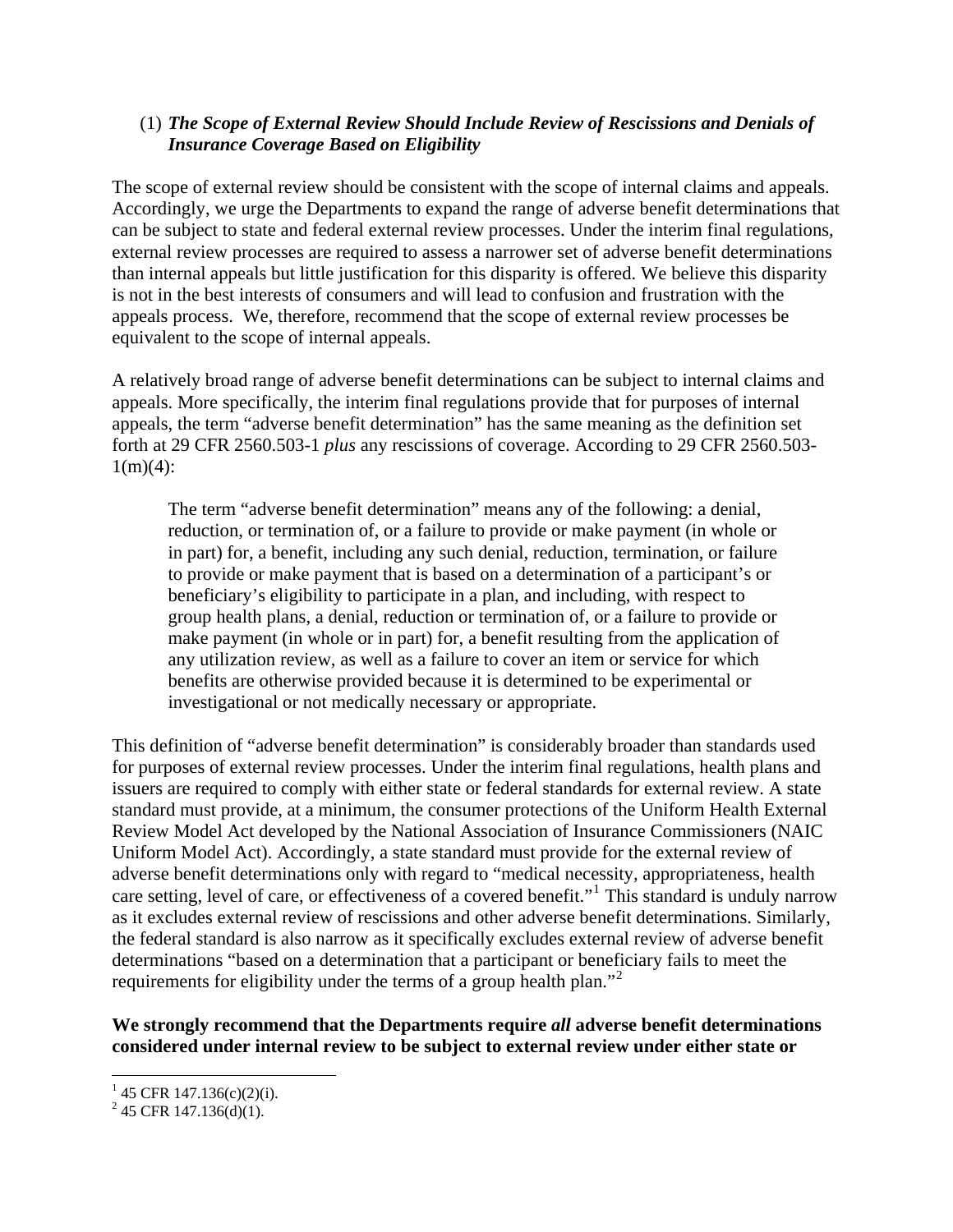**federal law.** Otherwise, consumers may not receive an impartial review of decisions made by health plans and issuers, decisions that could literally mean the difference between accessing critical health care treatment or not.

#### (2) *Standard of External Review*

The interim final regulations do not explicitly state that independent review organizations (*i.e.*  external review) must make a *de novo* (or fresh) assessment of adverse benefit determinations. Rather, the Department of Labor mentioned this standard of external review in sub-regulatory guidance and it is only applicable to the federal review process.[3](#page-3-0) A *de novo* standard of external review is important because it allows an objective review of the facts surrounding an adverse benefit determination. The importance of a *de novo* standard is evident by the fact that the NAIC Uniform Model Act provides for such a standard. **Given its importance, we strongly recommend that the Departments set forth a** *de novo* **standard of external review in their regulations, and that this standard be one of the minimum requirements for state review processes as well as an element of the federal review process.**

#### (3) *Evidence and Testimony*

 $\overline{a}$ 

The statute and interim final regulations allow consumers to provide evidence and testimony during internal claims appeals. We believe that it is important for consumers to also have this opportunity during external review, and request the Departments to include a regulatory provision that would permit consumers to provide evidence and testimony during external review. Further, we believe that both internal claims appeals and external reviews should (1) be non-adversarial in nature and not permit cross-examination of the enrollee by representatives of the health plan or health plan issuer, (2) should not require compliance with state or federal rules of evidence, and (3) should allow oral testimony. Such provisions would benefit consumers who may not be represented by counsel or other consumer advocates.

## (4) *Requirement to Provide Continued Coverage Pending the Outcome of External Review*

The statute and interim final regulations require plans and issuers to provide continued coverage pending the outcome of an *internal* claims appeals process. However, there appears to be no such requirement when consumers are pursuing external review of an adverse benefit determination. Continuation of coverage is important to ensure a fair external review, and it is especially important to individuals in urgent care situations and individuals receiving an ongoing course of treatment. People with disabilities and chronic conditions will be particularly susceptible to negative outcomes when services addressing a complex or serious medical condition are cut off during the course of an external appeal. **Accordingly, we strongly recommend the Departments to implement a regulatory provision that would require plans and issuers to provide continued coverage pending the outcome of external review**.

<span id="page-3-0"></span> $3$  Department of Labor, Technical Release 2010-01, Interim Procedures for Federal External Review Relating to Internal Claims and Appeals and External Review under the Patient Protection and Affordable Care Act (August 23, 2010),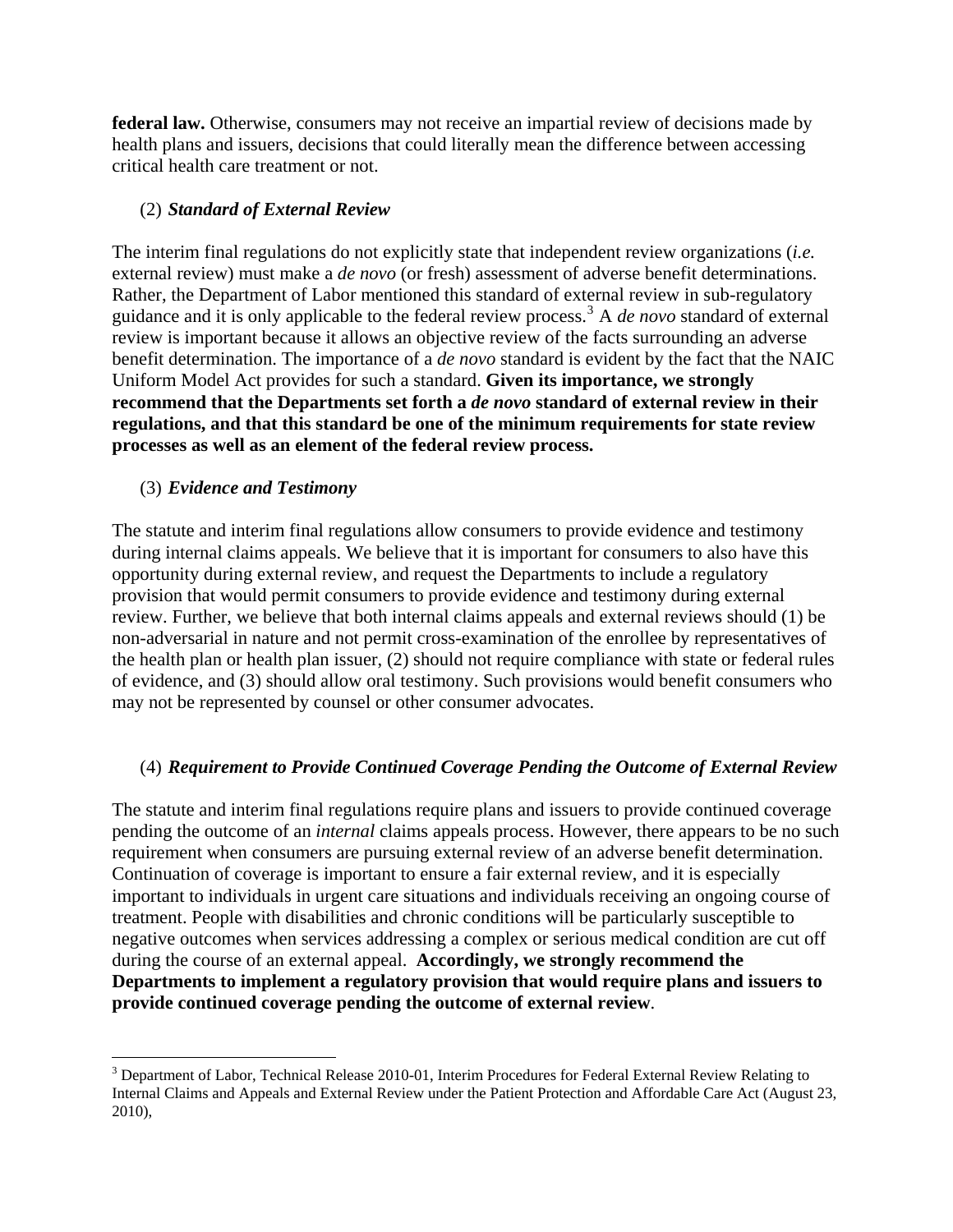## (5) *Applicability of Federal External Review Process in States without Universal Applicability of External Review Laws*

The Departments have specifically requested comments on the issue of whether the federal external review process should apply to all plans and issuers in a state if the state external review process does not apply to all issuers in the state. This issue arises because some state external review processes do not apply to all issuers (e.g., state external review laws may be only applicable to HMOs and not other types of health coverage). In such instances, the federal government could apply its external review process only to health coverage not covered by state law or it could apply the federal process to all health coverage in a state.

We believe the more prudent option would be to have the federal process apply to all health coverage in a state. As noted by the Departments themselves, a central principle behind the interim final regulations is to create a uniform appeals process. Accordingly, the application of federal law to all health plans in states, having less than universal applicability of external review processes, would lessen confusion among consumers and increase efficiencies for plans and issuers.

# (6) *Transition Period*

Under the interim regulations, plans do not have to comply with the new rules until plan years beginning after July 2011, but they must be subject to binding reviews before then. We believe the final regulations should also immediately expand the scope of issues subject to review, using the new definition of adverse benefit determination for individual as well as group plans. Consumers need an immediate mechanism to appeal and assert the various rights that go into effect on September 23, 2010 under the Affordable Care Act. Plans and issuers should fully comply with the new process as of July 2011, not in health plan years that begin after that time. It will be easier to monitor the new appeals system and educate consumers about their rights if there is a clear date by which the system is effective. Though we understand that it may take until the next plan year for plans to conform their evidences of coverage and handbooks to explain the new requirements, they can begin providing appropriate information on claims denials on a given date that does not vary by plan year.

## (7) *Representation*

Many consumers rely on their healthcare providers to support, and sometimes, initiate appeals on their behalf. Some healthcare providers and/or their clinical staff act on information about a whole or partial denial of their patients' benefits, and occasionally do so without their patient's full knowledge. Just as enrollees can mistakenly exhaust one or more appeal opportunities through lack of understanding about appeal procedures, clinicians can also inadvertently compromise their appeal rights by calling the health plan to discuss a denial or limitation in benefit.

The model notices and all other information about enrollees' appeal rights should explicitly state when or if the prescribing healthcare provider may act as an authorized representative for the purposes of exercising his/her patient's appeal rights. The NAIC model law discusses a